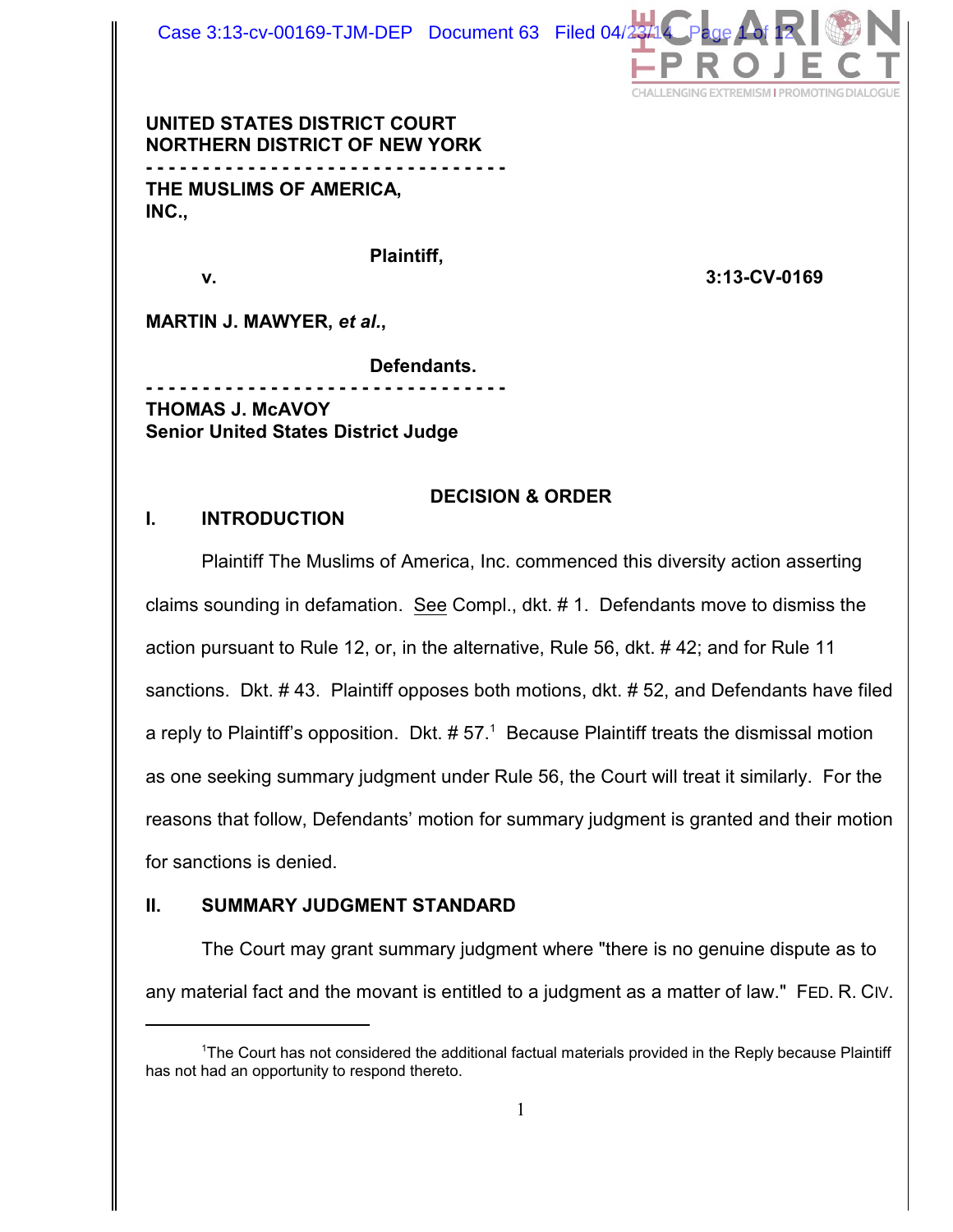

P. 56(a). A dispute is genuine if the relevant evidence is such that a reasonable jury could return a verdict for the nonmoving party. Anderson v. Liberty Lobby, 477 U.S. 242, 248 (1986).

A party seeking summary judgment bears the burden of informing the court of the basis for the motion and of identifying those portions of the record that the moving party believes demonstrate the absence of a genuine issue of material fact as to a dispositive issue. Celotex Corp. v. Catrett, 477 U.S. 317, 323 (1986). If the movant is able to establish a *prima facie* basis for summary judgment, the burden of production shifts to the party opposing summary judgment who must produce evidence establishing the existence of a factual dispute that a reasonable jury could resolve in his favor. Matsushita Elec. Indus. Co. v. Zenith Radio Corp., 475 U.S. 574, 587 (1986). The nonmoving party must show, by affidavits or other evidence, admissible in form, that there are specific factual issues that can only be resolved at trial. Colon v. Coughlin, 58 F.3d 865, 872 (2d Cir. 1995). "[O]nly admissible evidence need be considered by the trial court in ruling on a motion for summary judgment." Raskin v. Wyatt Co., 125 F.3d 55, 66 (2d Cir.1997) (citations omitted). Hearsay evidence that would not be admissible if testified to at trial is not competent material on a Rule 56 motion. Sarno v. Douglas Elliman- Gibbons & Ives, Inc., 183 F.3d 155, 160 (2d Cir. 1999).

In determining whether to grant summary judgment, the Court must view all admissible facts in the light most favorable to the nonmoving party, but "only if there is a 'genuine' dispute as to those facts."Scott v. Harris*,* 127 S. Ct. 1769, 1776 (2007). The nonmoving party cannot defeat summary judgment by "simply show[ing] that there is some metaphysical doubt as to the material facts," Matsushita*.,* 475 U.S. at 586, or by a factual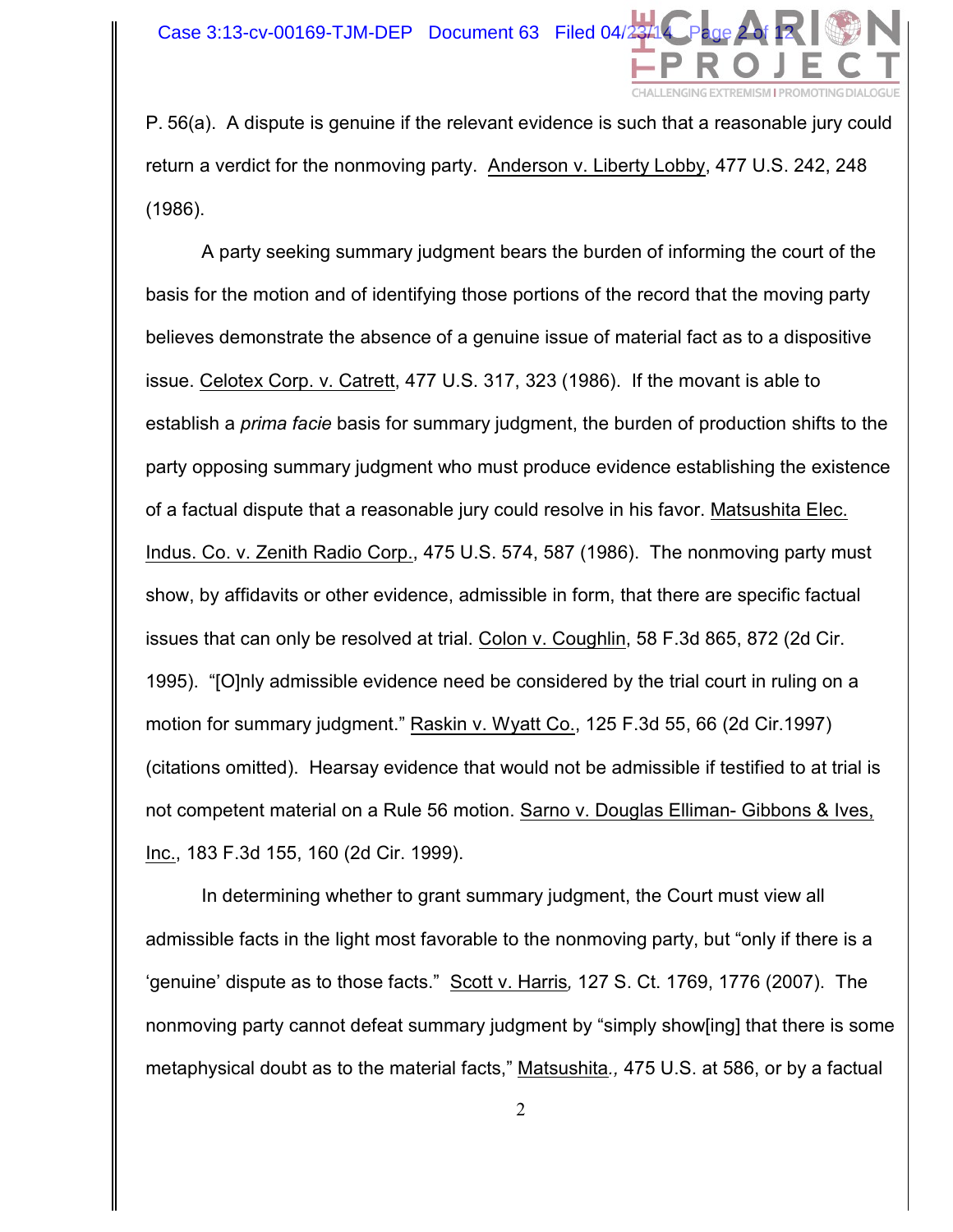Case 3:13-cv-00169-TJM-DEP Document 63 Filed 04 $\frac{1}{4}$ 



argument based on "conjecture or surmise." Bryant v. Maffucci*,* 923 F.2d 979, 982 (2d Cir.

1991). In this regard, a party opposing a properly supported motion for summary

judgment may not rest upon "mere allegations or denials" asserted in the pleadings,

Rexnord Holdings, Inc. v. Bidermann, 21 F.3d 522, 525-26 (2d Cir. 1994), or on

conclusory allegations or unsubstantiated speculation. Scotto v. Almenas, 143 F.3d 105,

114 (2d Cir. 1998).

The Local Rules of the Northern District require a party moving for summary judgment to submit a "Statement of Material Facts" which sets forth, with citations to the record, each material fact about which the moving party contends there exists no genuine issue. N.D.N.Y.L.R. 7.1(a)(3). Once a properly supported Local Rule 7.1(a)(3) Statement is submitted, the party opposing the motion must

file a response to the [movant's] Statement of Material Facts. The nonmovant's response shall mirror the movant's Statement of Material Facts by admitting and/or denying each of the movant's assertions in matching numbered paragraphs. Each denial shall set forth a specific citation to the record where the factual issue arises. The non-movant's response may also set forth any additional material facts that the non-movant contends are in dispute in separately numbered paragraphs. Any facts set forth in the Statement of Material Facts shall be deemed admitted unless specifically controverted by the opposing party.

Id. (underscoring in original).

The responding Statement of Material Facts is not a mere formality, and the courts apply this rule strictly. See N.Y. Teamsters Conference Pension & Ret. Fund v. Express Servs., Inc.*,* 426 F.3d 640, 648-49 (2d Cir. 2005)(upholding grant of summary judgment where "[t]he district court, applying Rule 7.1(a)(3) strictly, reasonably deemed [movant's] statement of facts to be admitted" because the non-movant submitted a responsive Rule 7.1(a)(3) statement that "offered mostly conclusory denials of [movant's] factual assertions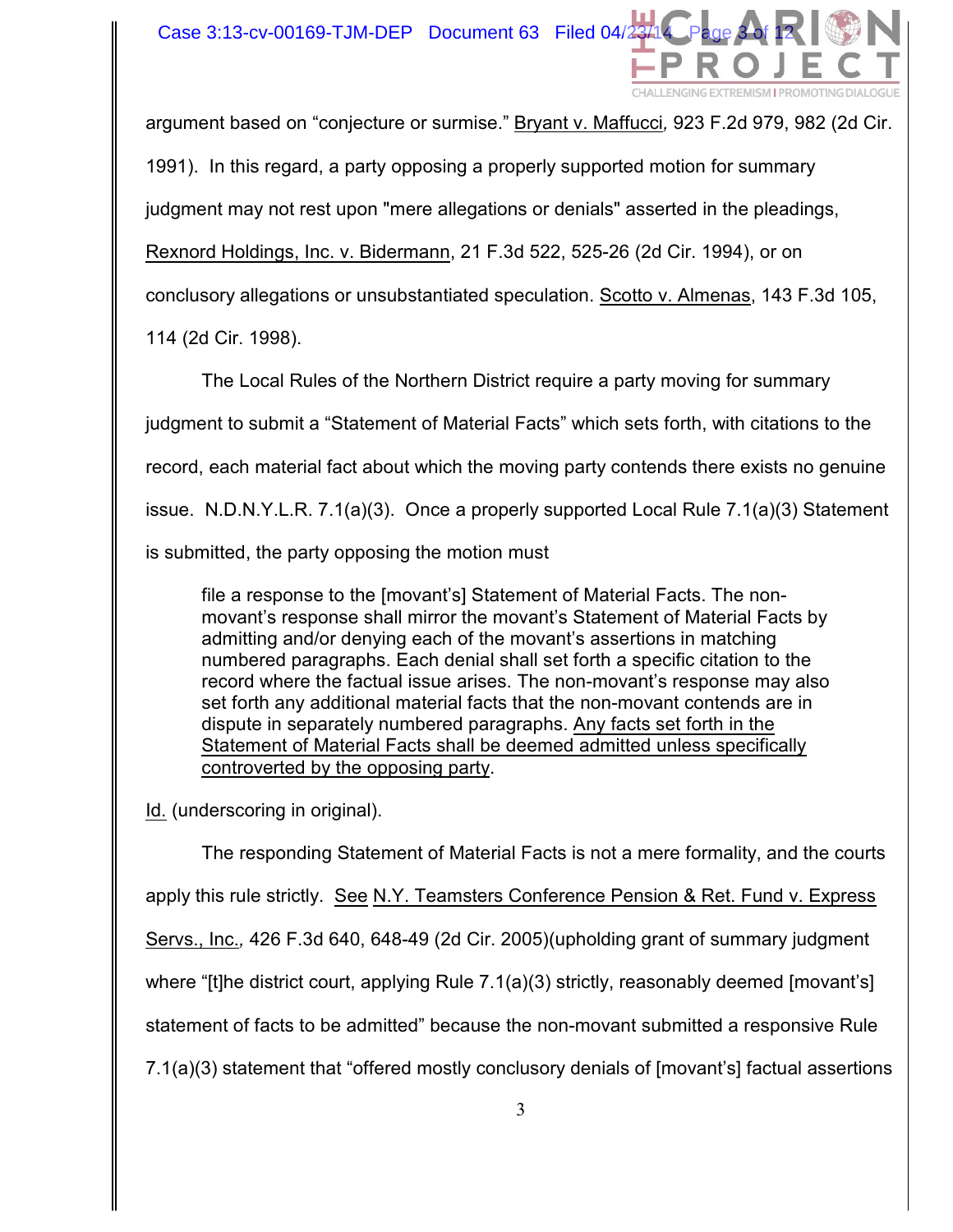

and failed to include any record citations."); Gubitosi v. Kapica*,* 154 F.3d 30, 31 n. 1 (2d Cir. 1998)(*per curiam*)(accepting as true material facts contained in unopposed local rule

statement of material facts); Meaney v. CHS Acquisition Corp., 103 F. Supp.2d 104, 108

(N.D.N.Y. 2000)(deeming movant's Rule 7.1(a)(3) Statement admitted where

non-movant's response "set forth *no* citations – specific or otherwise – to the

record")(emphasis in original); McKnight v. Dormitory Auth. of State of N.Y., 189 F.R.D.

225, 227 (N.D.N.Y. 1999)(McAvoy, J.)("deem[ing] the portions of Defendants' 7.1(a)(3)

statement that are not specifically controverted by Plaintiff to be admitted"); Osier v.

Broome County, 47 F. Supp.2d 311, 317 (N.D.N.Y. 1999) (McAvoy, J.)(deeming admitted

all facts in defendants' Rule 7.1(a)(3) statement where "plaintiff submitted thirteen pages

of purported facts without any indication where those facts can be located in the record").

#### **III. BACKGROUND<sup>2</sup>**

Plaintiff, The Muslims of America, Inc, ("TMOA"), is a New York religious

corporation incorporated on January 24, 2013. This case concerns allegedly defamatory

statements published in 2012. The Complaint provides:

This is an action against Martin J. Mawyer, Christian Action Network, and Patti A. Pierucci, defendants, for the malicious, repetitious, and continuous, pronouncements and publication of defamatory statements against Plaintiff. The provocative and defamatory statements were included in the book: Twilight in America: the Untold Story of Islamist Terrorist Training Camps in America, authored by Martin J. Mawyer and Patti Pierucci, (October 2012), uttered by Mawyer on various media outlets including Fox News (October 2012) and posted on CAN's [Christian Action Network's] website www.Christianaction.org at various dates and times.

 $\textsuperscript{2}$ Unless indicated otherwise, the facts set forth above are admitted by the opposing party, properly supported by the record, or deemed admitted for failing to provided proper support for a denial. See Local Rule 7.1(a)(3).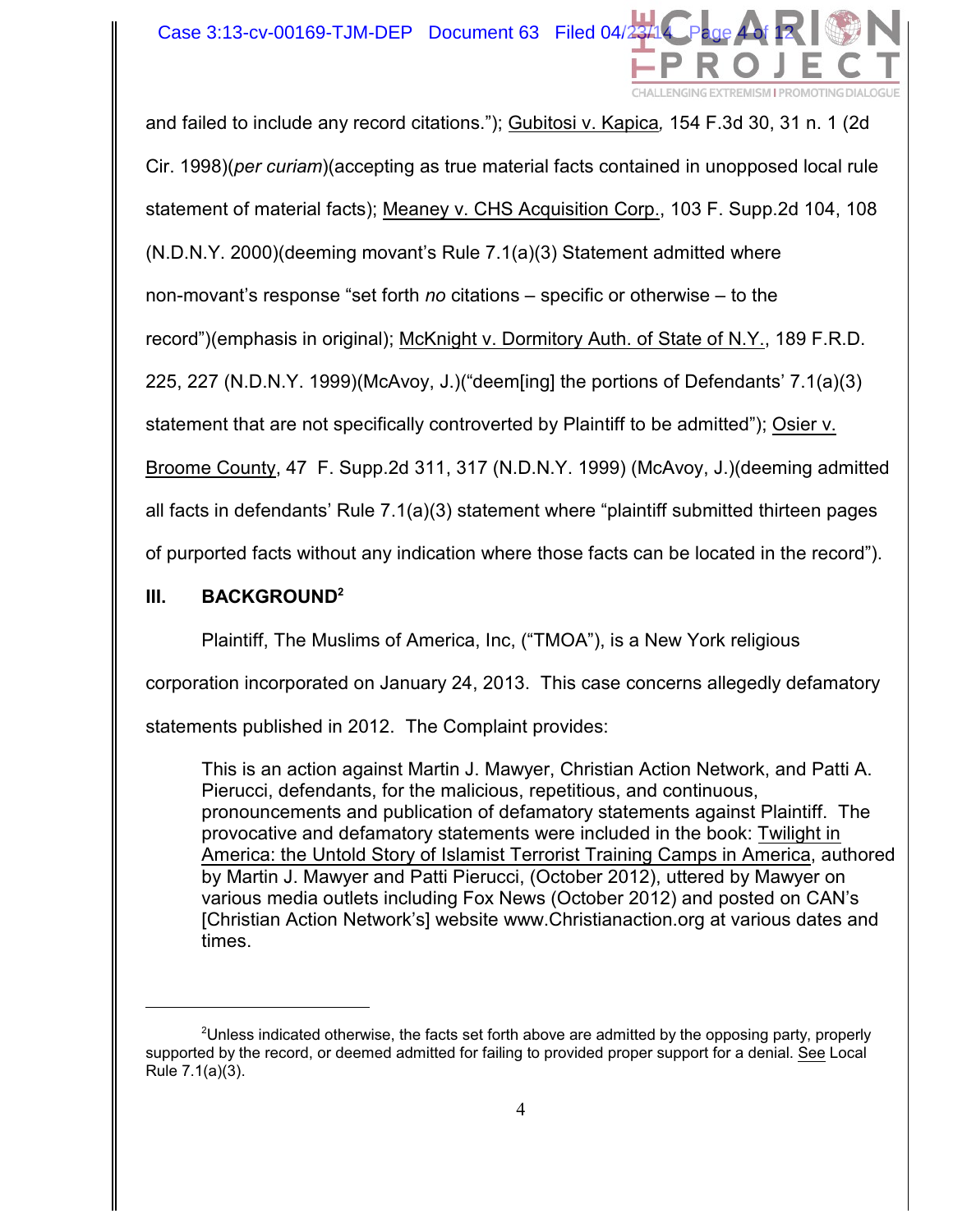

Compl. ¶ 1.

By agreement of the parties incorporated in Magistrate Judge Peebles' December 26, 2013 Order, dkt. # 34, Plaintiff's defamation claims are limited to the statements referenced in paragraphs 37, 39, 45, 47, 53, and 55 of the Complaint. These allegedly defamatory statements were directed to the Muslims of Americas, Inc. ("MOA"), a New York religious corporation founded in 1985. See Compl.  $\P$  6;<sup>3</sup> see also  $\P$   $\P$  37, 39, 45, 47, 53, and 55 (discussed below).

There is no dispute that Plaintiff's counsel filed an action to dissolve MOA on February 6, 2013. It is also undisputed that the petition for dissolution contains an affidavit that recites, among other things, that "[t]he entire incorporation filing stemming from the [1985] amendment [to the articles of incorporation] was fraudulent as it identifies a fictitious board of trustees, signatures and dishonest notary attestation," and further recites that "cunning members" who were Wahhabists<sup>4</sup> "falsely presented themselves" and "created a Trojan horse by linking MOA's legal status with the negative history of IM," IM being Ikhwanul Muslimin.<sup>5</sup> The Supreme Court of the State New York, Delaware County, signed an Order dissolving MOA on March 15, 2013. The Dissolution Order was entered

<sup>&</sup>lt;sup>3</sup> MOA consists of congregates located throughout North America "including in 12 rural communities located in Georgia, Michigan, New York, South Carolina, Virginia, Tennessee, Texas, Canada, and Trinidad." Compl. ¶ 14. MOA also owns two parcels of land in New York, including 60 acres in Hancock, New York. Compl. ¶¶ 11-14.

Defendants' Statement of Material Facts contains a footnote indicating: "Al Qaeda is Wahhabist." <sup>4</sup> Plaintiff neither admits or denies the factual content of this footnote, but because Defendant provides no support for the contention is not deemed admitted. The Court provides the instant footnote only for purposes of context.

<sup>&</sup>lt;sup>5</sup>Defendants' Statement of Material Facts contains a footnote indicating that Ikhwanul Muslimin is another name for the Muslim Brotherhood. Again, Plaintiff neither admits or denies the factual content of this footnote, but because Defendant provides no support for the contention is not deemed admitted. The Court provides the instant footnote only for purposes of context.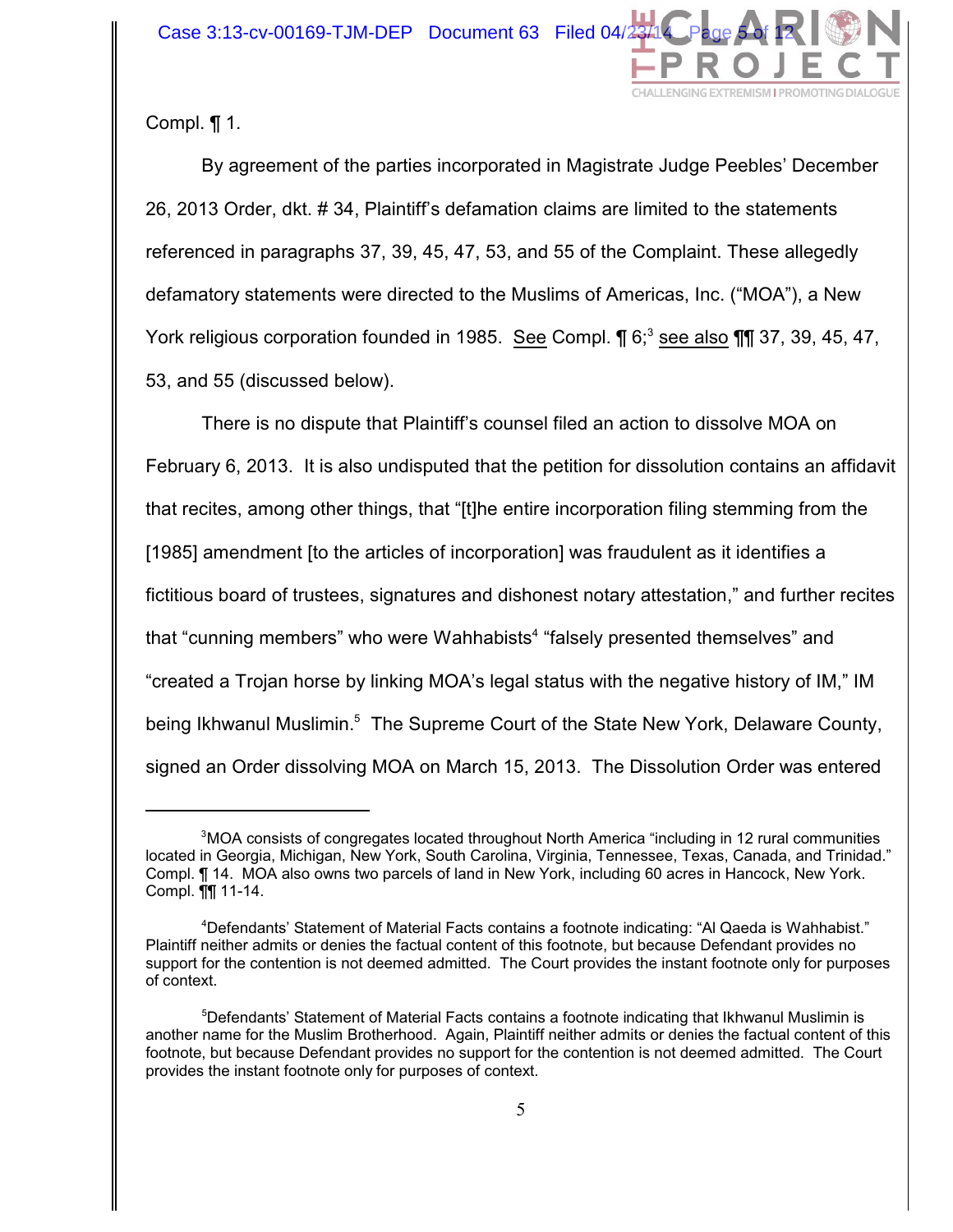

March 20, 2013.

The allegations of defamatory statements in the Complaint concern the operation of

MOA. Paragraph 37 quotes from Defendants Mawyer and Pierucci's book, Twilight in

America: the Untold Story of Islamic Terrorist Training Camps inside America ("Twilight"),

asserting that the following statement is defamatory:

"Also maddening is the fact that AI Fuqra/MOA had been listed on the State Department's list of terrorist groups but was removed in the year 2000 after what appeared to be a period of inactivity." Twilight pg. 230.

Paragraph 39 also quotes from Twilight, asserting that the following statement is

defamatory:

"In the privacy of Muslim compounds across our land they are preparing our own citizens to wage a holy war - jihad - against America. As many state and federal authorities turn a blind eye, these Islamic extremists convert our own citizens, then teach them how to kill." Twilight: Back cover.

In Paragraph 45, Plaintiff asserts:

Defendants stated as fact regarding York County, South Carolina, " ... [that] a 36 acre MOA compound is located, which hosted an array of notorious characters, in the jihadist world." Twilight, pg. 236.

In Paragraph 47, Plaintiff asserts that Defendant Mawyer made the following

defamatory statement:

"My book details the nearly 30-year history of MOA in America with its crimes, its acts of terrorism and its bold claim to establish Islamic guerilla warfare training camps across the country." Emphasis added. Article from Martin Mawyer published on CAN website.

Paragraph 53 contains the following allegation and quote from Twilight which

Plaintiff contends is defamatory:

Defendants attempt to draw a connection between the notorious so-called DC beltway sniper and the plaintiff. "But to really understand why [the DC shooter] recruited the young and impressionable Malvo and then went on his murderous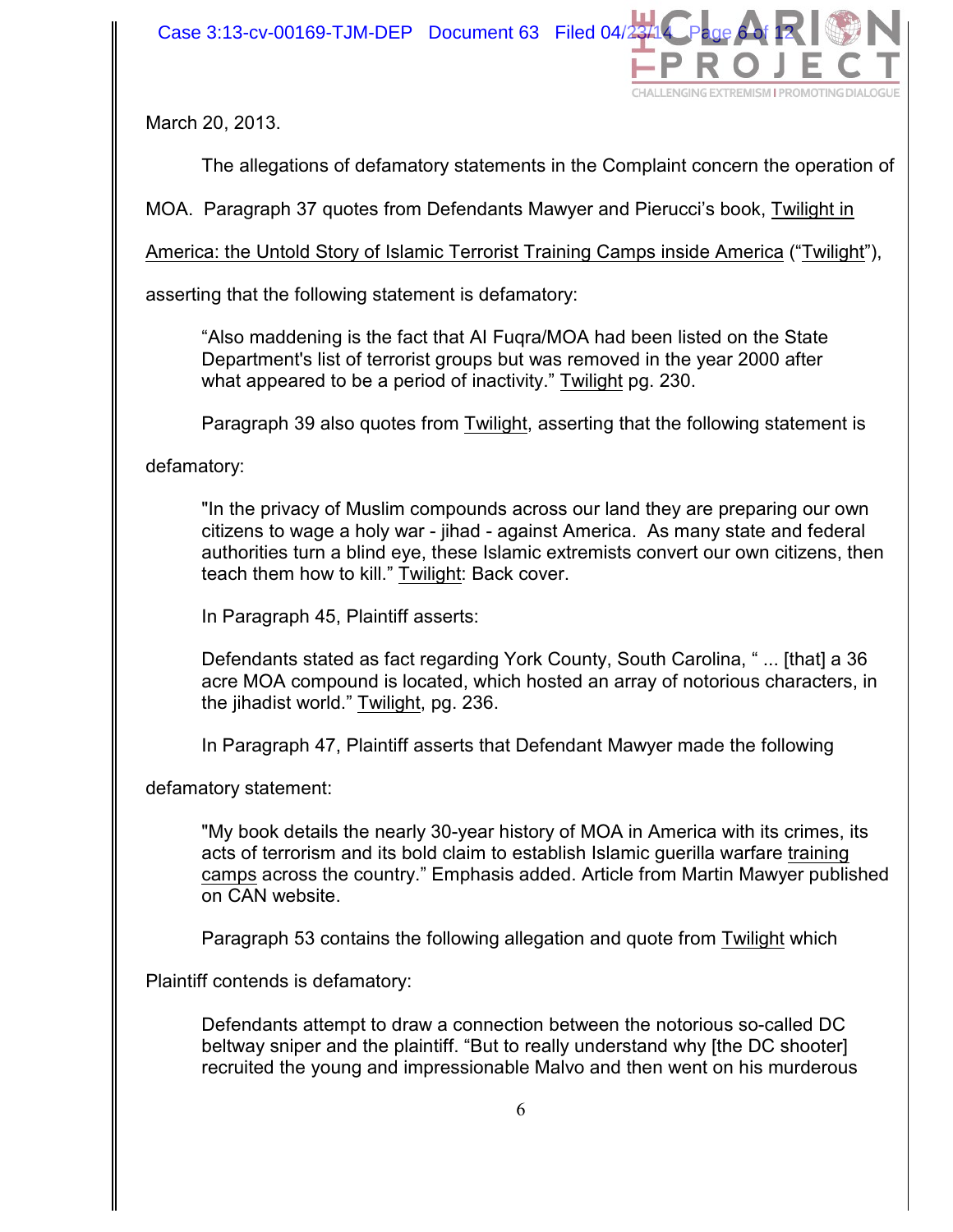

rampage, it's important to explore his earlier life and, most of all, why he walked into the welcoming arms of the Muslims of the Americas." See Twilight pg. 84.

In Paragraph 55, the Complaint quotes from an article written by Defendant Mawyer

which allegedly contained the following defamatory statement:

"An American-based terror organization called 'Muslims of the Americas' (MOA) has petitioned the United Nations to have me Arrested." Article from Martin Mawyer published on CAN website: *Muslim Group Wants Me Arrested - Or Dead*.

## **IV. DISCUSSION**

## **a. Dismissal Motion**

Defendants argue that Plaintiff TMOA lacks standing to bring the instant action because it cannot satisfy the requirement that the allegedly defamatory statements concerned or injured TMOA, or that TMOA is legally capable of asserting claims on behalf of MOA. Plaintiff argues that the lawsuit concerns statements "about the Plaintiff's religious organization at a time when it identified itself as Muslims of the Americas Inc.," but that "the community" identified fraud associated with MOA so it took "steps to rectify it and has established itself with [a new] name and identity . . . now known as The Muslims of America Inc. ('TMOA')." Pl. Mem. L., pp. 3-4.

Article III, § 2, of the Constitution confines the judicial power of federal courts to deciding actual "cases" or "controversies." Sprint Communications Co., L. P. v. Apcc Services, Inc., 554 U.S. 269, 128 S. Ct. 2531, 2535, 171 L. Ed.2d 424 (2008). That case-or-controversy requirement is satisfied only where a plaintiff has standing. Id.; see, e.g., DaimlerChrysler Corp. v. Cuno, 547 U.S. 332, 126 S. Ct. 1854, 164 L. Ed.2d 589 (2006). In order to have Article III standing, a plaintiff must adequately establish: (1) an injury in fact (i.e., a "concrete and particularized" invasion of a "legally protected interest");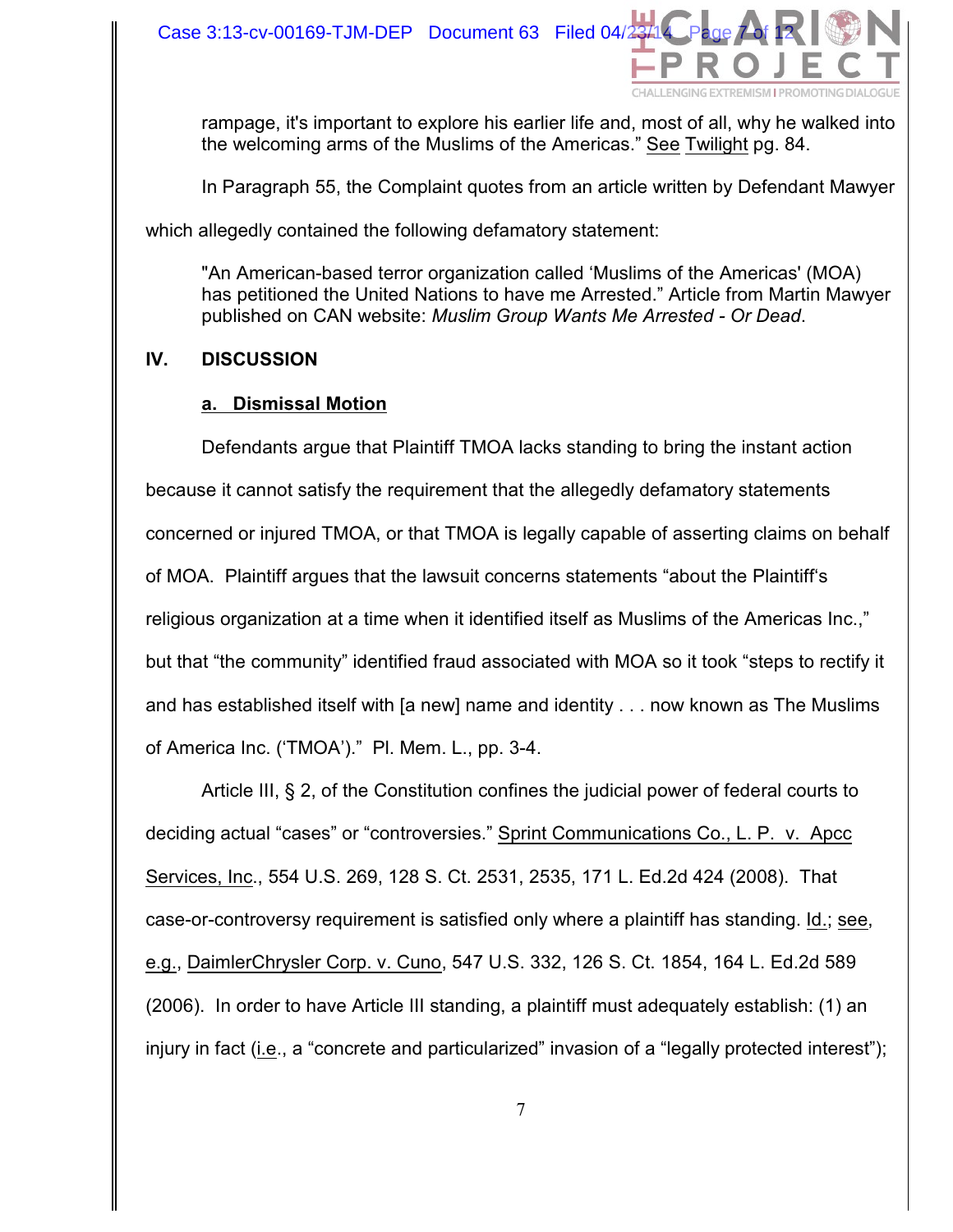

(2) causation (i.e., a " 'fairly ... trace[able]'" connection between the alleged injury in fact and the alleged conduct of the defendant); and (3) redressability (i.e., it is "'likely'" and not "merely 'speculative'" that the plaintiff's injury will be remedied by the relief plaintiff seeks in bringing suit). Lujan v. Defenders of Wildlife, 504 U.S. 555, 560-561, 112 S. Ct. 2130, 119 L. Ed.2d 351 (1992) (calling these the "irreducible constitutional minimum" requirements); see also Pac. Capital Bank, N.A. v. Connecticut, 542 F.3d 341, 350 (2d Cir.

 $2008$ ).  $6$ 

In addition to Article III standing, the Supreme Court has developed what is referred

to as the "prudential standing" requirements.

Unlike "Article III standing, which enforces the Constitution's case-or-controversy requirement," prudential standing, the second facet of the Supreme Court's standing jurisprudence, embodies "judicially self-imposed limits on the exercise of federal jurisdiction." Elk Grove Unified Sch. Dist. v. Newdow, 542 U.S. 1, 11, 124 S. Ct. 2301, 159 L. Ed.2d 98 (2004) (internal quotation marks and citation omitted). The Supreme Court has held that "prudential standing encompasses the general prohibition on a litigant's raising another person's legal rights, the rule barring adjudication of generalized grievances more appropriately addressed in the representative branches, and the requirement that a plaintiff's complaint fall within the zone of interests protected by the law invoked." Id. at 12, 124 S.Ct. 2301 (internal quotation marks omitted).

Selevan v. New York Thruway Authority, 584 F.3d 82, 91 (2d Cir. 2009).

A Plaintiff "bear[s] the burden of alleging facts that demonstrate [its] standing."

LaFleur v. Whitman, 300 F.3d 256, 268 (2d Cir. 2002); see also Baur v. Veneman, 352

 $6$ (To satisfy Article III's standing requirements, a party must demonstrate that "'(1) it has suffered an "injury in fact" that is (a) concrete and particularized and (b) actual or imminent, not conjectural or hypothetical; (2) the injury is fairly traceable to the challenged action of the defendant; and (3) it is likely, as opposed to merely speculative, that the injury will be redressed by a favorable decision.' ")(quoting Friends of the Earth, Inc. v. Laidlaw Envtl. Servs. (TOC), Inc., 528 U.S. 167, 180-81, 120 S. Ct. 693, 145 L. Ed.2d 610 (2000)).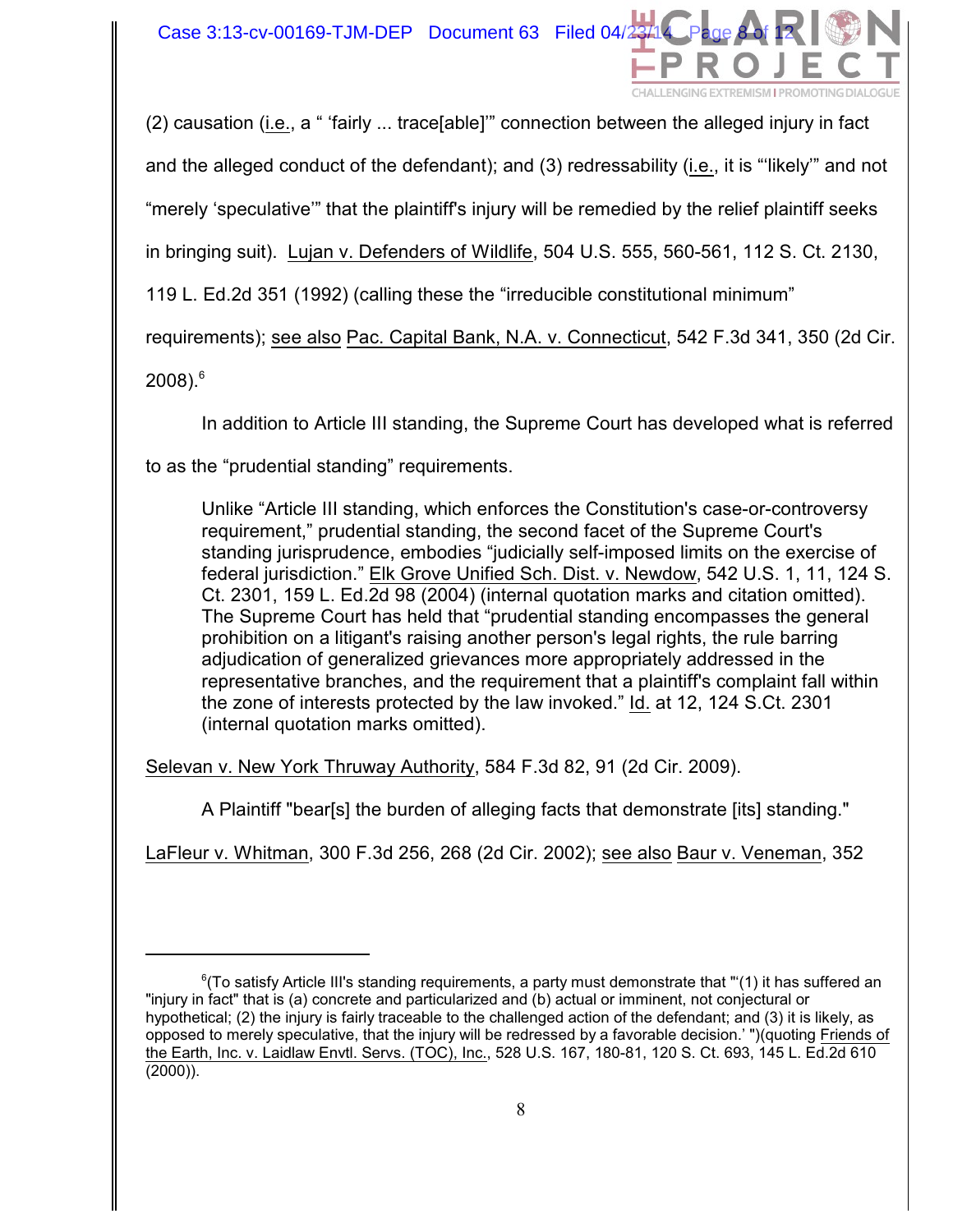

F.3d 625, 642 n. 15 (2d Cir. 2003).<sup>7</sup>

As indicated, Defendants argue that Plaintiff lacks standing because it was not injured by the allegedly defamatory statements made before Plaintiff existed, and because there is no evidence or legal support for the proposition that Plaintiff is legally entitled to prosecute tort claims on behalf of MOA. Plaintiff argues, in essence, that TMOA is one and the same as MOA so TMOA is entitled to prosecute this action. But Plaintiff offers no factual or legal support for this proposition, or for the more pertinent proposition that TMOA subsumed the assets and liabilities of MOA - the party against which the allegedly defamatory statements were made. As the record stands, TMOA and MOA are two distinct religious corporations with the former incorporated after the allegedly defamatory statements, and with no legal relationship between the two. Further, the reason given for the dissolution of MOA - namely, the fraudulent pretenses under which it operated, seems to be antithetical to the contention that TMOA was formed merely to implement a name change.

Plaintiff also argues that discovery is necessary to demonstrate the legal relatedness of the two corporations, but the argument is unavailing. Rule 56(d) requires a nonmovant to show "by affidavit or declaration that, for specified reasons, it cannot present facts essential to justify its opposition [to a motion for summary judgement]." Fed. R. Civ. P. 56(d). Plaintiff has not presented a proper affidavit or declaration on this motion, so, to the extent it makes a Rule 56(d) application, it fails. See Paddington Partners v. Bouchard, 34 F.3d 1132, 1137 (2d Cir.1994) ("A reference to Rule 56(f) [now

 $7$ ("[A] plaintiff must demonstrate standing for each claim and form of relief sought.").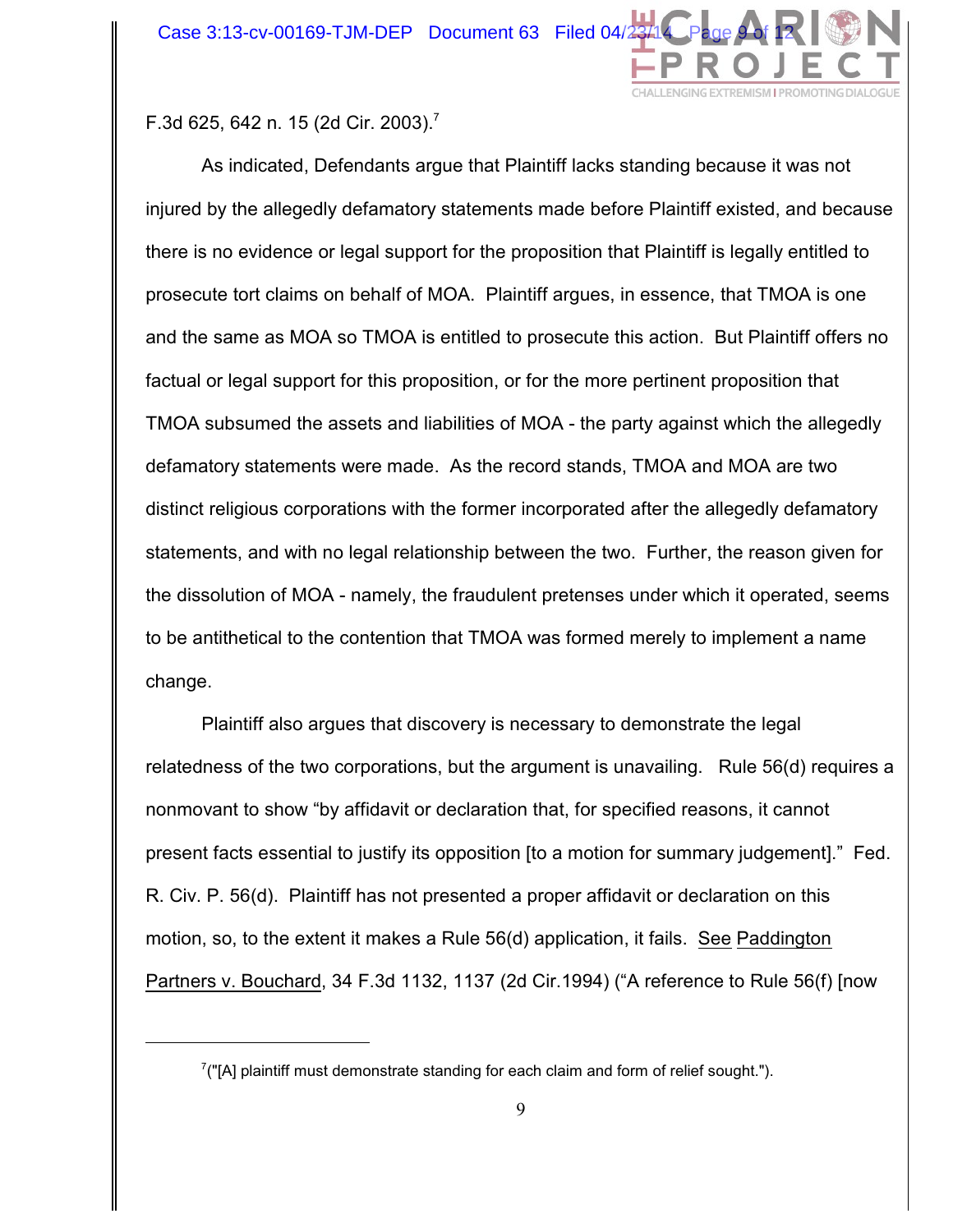

Rule 56(d)] and to the need for additional discovery in a memorandum of law in opposition to a motion for summary judgment is not an adequate substitute for a Rule 56(f) affidavit ... and the failure to file an affidavit under Rule 56(f) is itself sufficient grounds to reject a claim that the opportunity for discovery was inadequate...."). Further, assuming the two corporation are legally related, Plaintiff would be possessed of any document or record setting forth its responsibility relative to, or in place of, MOA. Thus, there would appear to be no need for additional discovery in order for Plaintiff to respond to the present motion.

In the end, Plaintiff has offered no factual or legal support for the proposition that TMOA is the legal successor to the interests of MOA. Without this legal or factual support, Plaintiff lacks standing to pursue this action in its own right or as the successor-in-interest for the allegedly defamed party. Accordingly, Defendants' motion to dismiss the action is granted.

#### **b. Sanctions Motion**

Defendants also move for Rule 11 sanctions against Plaintiff for bringing the instant action. Under Rule 11, the Court may impose sanctions against an attorney or a party who files a pleading for an improper reason, "such as to harass, cause unnecessary delay, or needlessly increase the cost of litigation," or when there is no legitimate legal basis to support the pleading. FED. R. CIV. P. 11(c). Rule 11(b) mandates, *inter alia*, that a party's "claims, defenses, and other legal contentions are warranted by existing law or by a nonfrivolous argument" and that the parties' "factual contentions have evidentiary support." See Fed. R. Civ. Proc. 11(b)(2)-(3). Rule 11 places an "affirmative duty" upon attorneys to make "reasonable inquiry" into the facts and the law. Gutierrez v. Fox, 141 F.3d 425,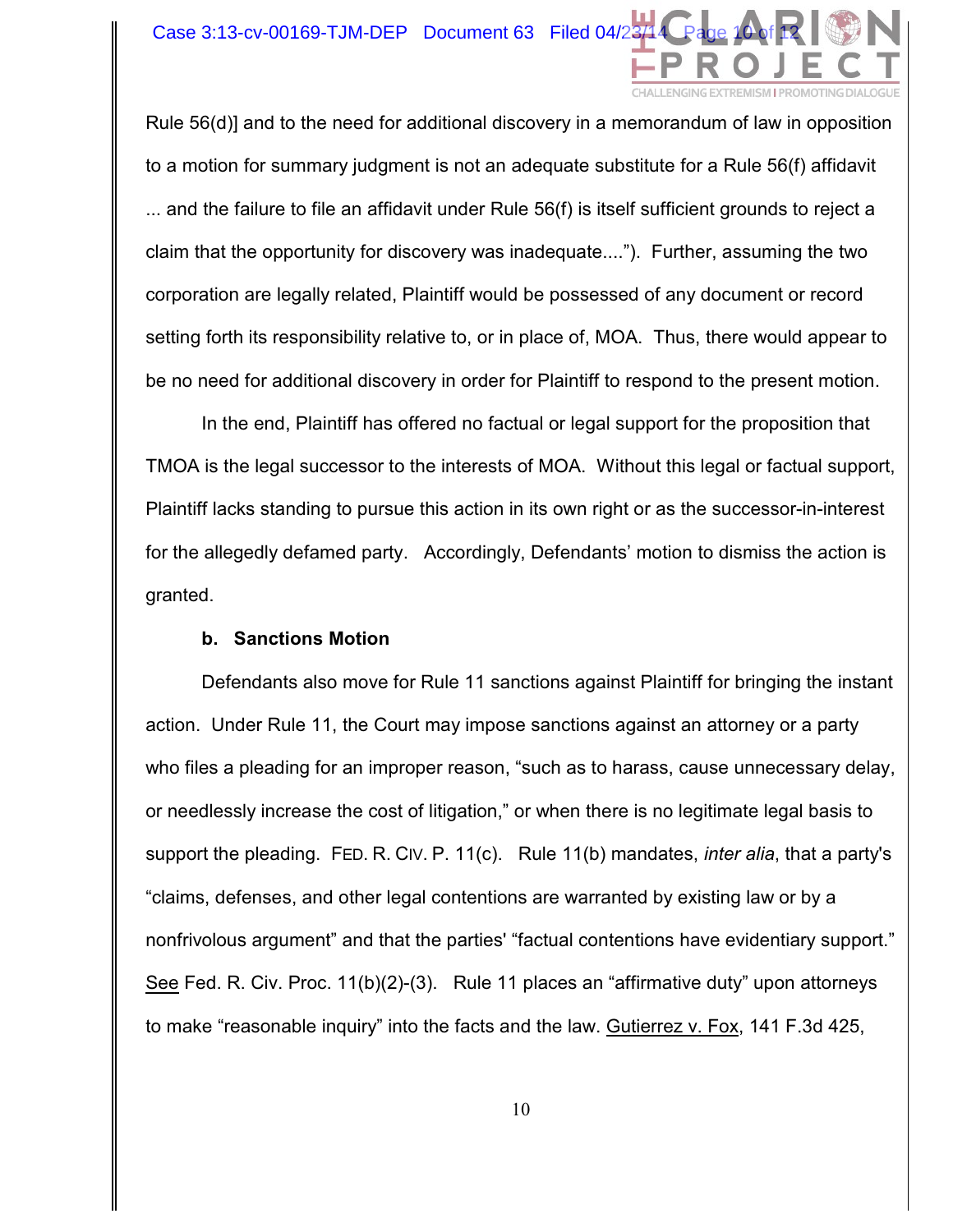

427 (2d Cir.1998) (internal quotation marks and citation omitted). "'The standard for

triggering the award of fees under Rule 11 is objective unreasonableness,' and is not

based on the subjective beliefs of the person making the statement." Storey v. Cello

Holdings, LLC, 347 F.3d 370, 387 (2d Cir. 2003) (quoting Margo v. Weiss, 213 F.3d 55, 65

(2d Cir. 2000)).

"Although the imposition of sanctions is within the province of the district court, any such decision should be made with restraint and discretion." Pannonia Farms, Inc. v. USA Cable, 426 F.3d 650, 652 (2d Cir. 2005) (internal quotation marks and citation and alteration omitted). "When divining the point at which an argument turns from merely losing, to losing and sanctionable, courts must resolve all doubts in favor of the signer of the pleading." Dorchester Fin. Secs. v. Banco BRJ, S.A., 2010 WL 2483983, at \*3 (S.D.N.Y. June 16, 2010) (internal quotation marks and citation and alterations omitted); see also MacDraw, Inc. v. CIT Grp. Equip. Fin., Inc., 73 F.3d 1253, 1259 (2d Cir.1996) (noting that "Rule 11 sanctions must be imposed with caution").

Sedacca v. Mangano, 2014 WL 1392224, at \*5 (E.D.N.Y., April 09, 2014).

Plaintiff's failure to support its contention that TMOA is the legal successor to the

interests of MOA is not sanctionable conduct. While, as discussed above, Plaintiff has not

presented legal or factual support for such a proposition, it does not appear beyond the

possible that, under the circumstances alleged by Plaintiff in its memorandum of law,

TMOA could *potentially* prosecute tort claims on behalf of MOA.<sup>8</sup> Accordingly,

Defendant's motion for sanctions is denied.

# **V. CONCLUSION**

For the reasons discussed above, Defendants' motion for summary judgment [dkt.

# 42] is **granted** and the action is **dismissed**. Defendants' motion for sanctions [dkt. # 43]

is **denied**.

 ${}^{8}$ The Court offers no opinion as to whether or how this outcome could be accomplished.